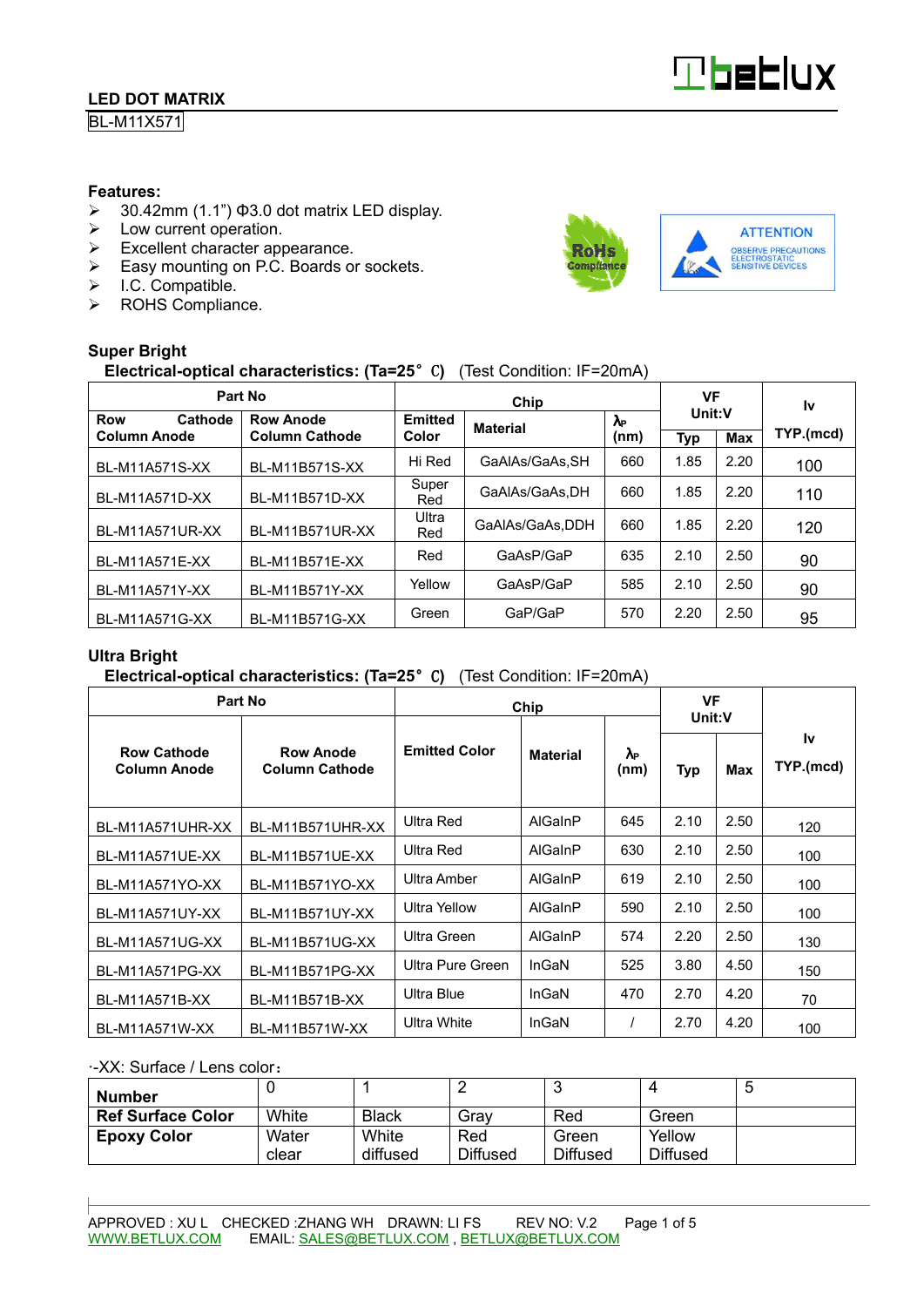BL-M11X571

#### **Absolute maximum ratings (Ta=25°C)**

| <b>Parameter</b>                                          |                                                                                        | S   | D   | UR  | Е   | Υ   | G   | <b>Unit</b> |
|-----------------------------------------------------------|----------------------------------------------------------------------------------------|-----|-----|-----|-----|-----|-----|-------------|
| <b>Forward Current</b><br>-le                             |                                                                                        | 25  | 25  | 25  | 25  | 25  | 30  | mA          |
| Power Dissipation $P_d$                                   |                                                                                        | 60  | 60  | 60  | 60  | 60  | 65  | mW          |
| Reverse Voltage $V_R$                                     |                                                                                        | 5   | 5   | 5   | 5   | 5   | 5   |             |
| Peak Forward Current I <sub>PF</sub><br>(Duty 1/10 @1KHZ) |                                                                                        | 150 | 150 | 150 | 150 | 150 | 150 | mA          |
| Operation Temperature T <sub>OPR</sub><br>$-40$ to $+80$  |                                                                                        |     |     |     |     | °C  |     |             |
| Storage Temperature $T_{STG}$                             | $-40$ to $+85$                                                                         |     |     |     |     |     |     | $^{\circ}C$ |
| <b>Lead Soldering Temperature</b><br>$T_{\texttt{SOL}}$   | Max.260 $\pm$ 5 $^{\circ}$ C for 3 sec Max.<br>(1.6mm from the base of the epoxy bulb) |     |     |     |     |     | °C  |             |

#### ■ Absolute maximum ratings (Ta=25°C)

| Parameter                                                        | UHR                                                                         | UE  | YO  | UY  | UG  | PG           | B   | w   | U<br>nit |
|------------------------------------------------------------------|-----------------------------------------------------------------------------|-----|-----|-----|-----|--------------|-----|-----|----------|
| <b>Forward Current</b><br>l⊧.                                    | 30                                                                          | 30  | 30  | 30  | 30  | 30           | 30  | 30  | mA       |
| Power Dissipation P <sub>d</sub>                                 | 75                                                                          | 65  | 65  | 65  | 75  | 110          | 120 | 120 | mW       |
| Reverse Voltage V <sub>R</sub>                                   | 5                                                                           | 5   | 5   | 5   | 5   | 5            | 5   | 5   | V        |
| Peak Forward Current I <sub>PF</sub><br>(Duty 1/10 @1KHZ)        | 150                                                                         | 150 | 150 | 150 | 150 | 150          | 100 | 100 | mA       |
| $-40$ to $+80$<br>Operation Temperature T <sub>OPR</sub>         |                                                                             |     |     |     |     | $^{\circ}$ C |     |     |          |
| Storage Temperature T <sub>STG</sub>                             | $-40$ to $+85$                                                              |     |     |     |     |              |     |     | °C       |
| <b>Lead Soldering Temperature</b><br>$\mathsf{T}_{\mathsf{SOL}}$ | Max.260 $\pm$ 5°C for 3 sec Max.<br>(1.6mm from the base of the epoxy bulb) |     |     |     |     |              |     | °С  |          |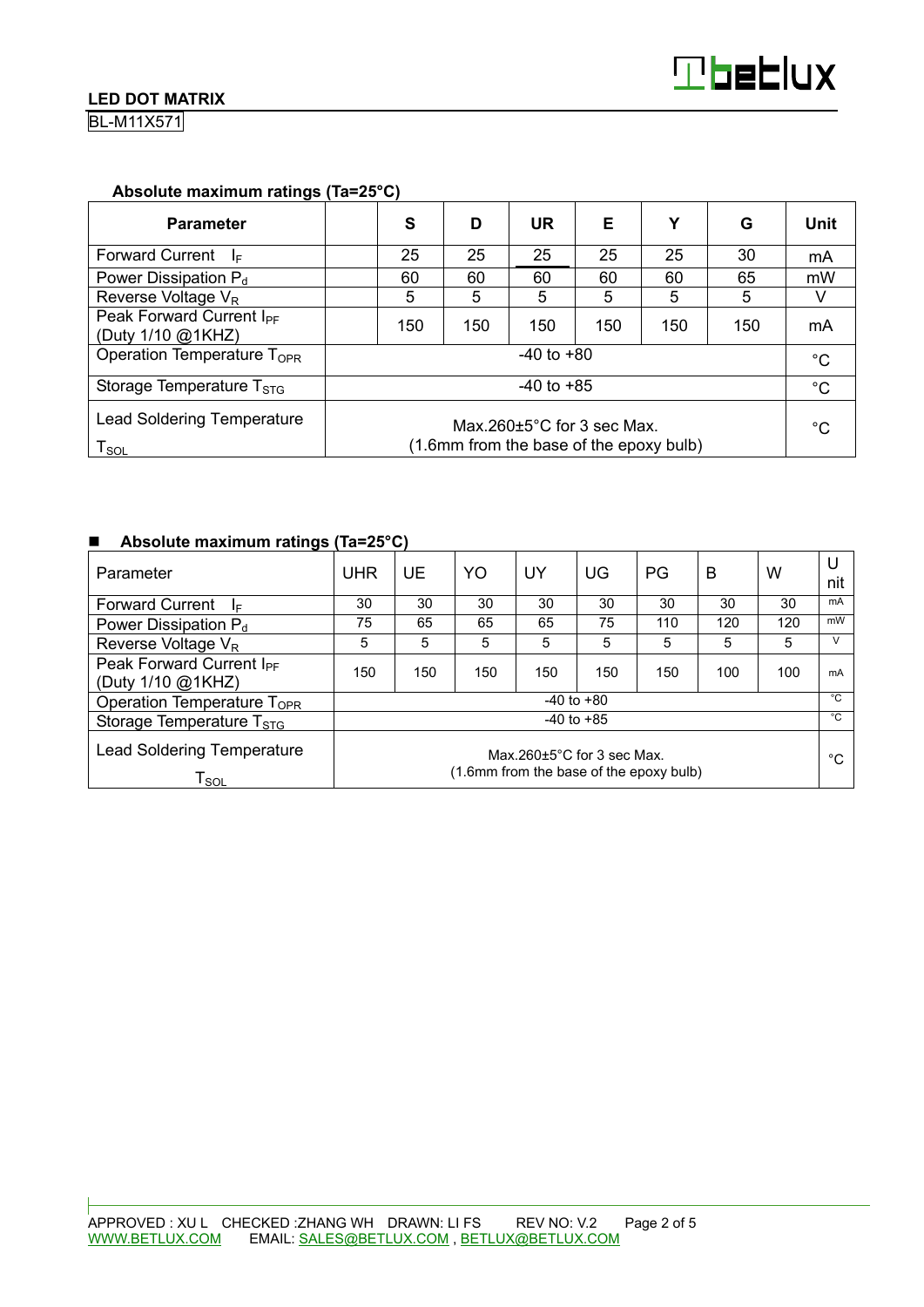BL-M11X571



≸

不 4

#### -**Package configuration & Internal circuit diagram**

BL-M11X571 Series

BL-M11A571

BL-M11B571



Notes:

- 1. All dimensions are in millimeters (inches)
- 2. Tolerance is ±0.25(0.01")unless otherwise noted.
- 3. Specifications are subject to change without notice.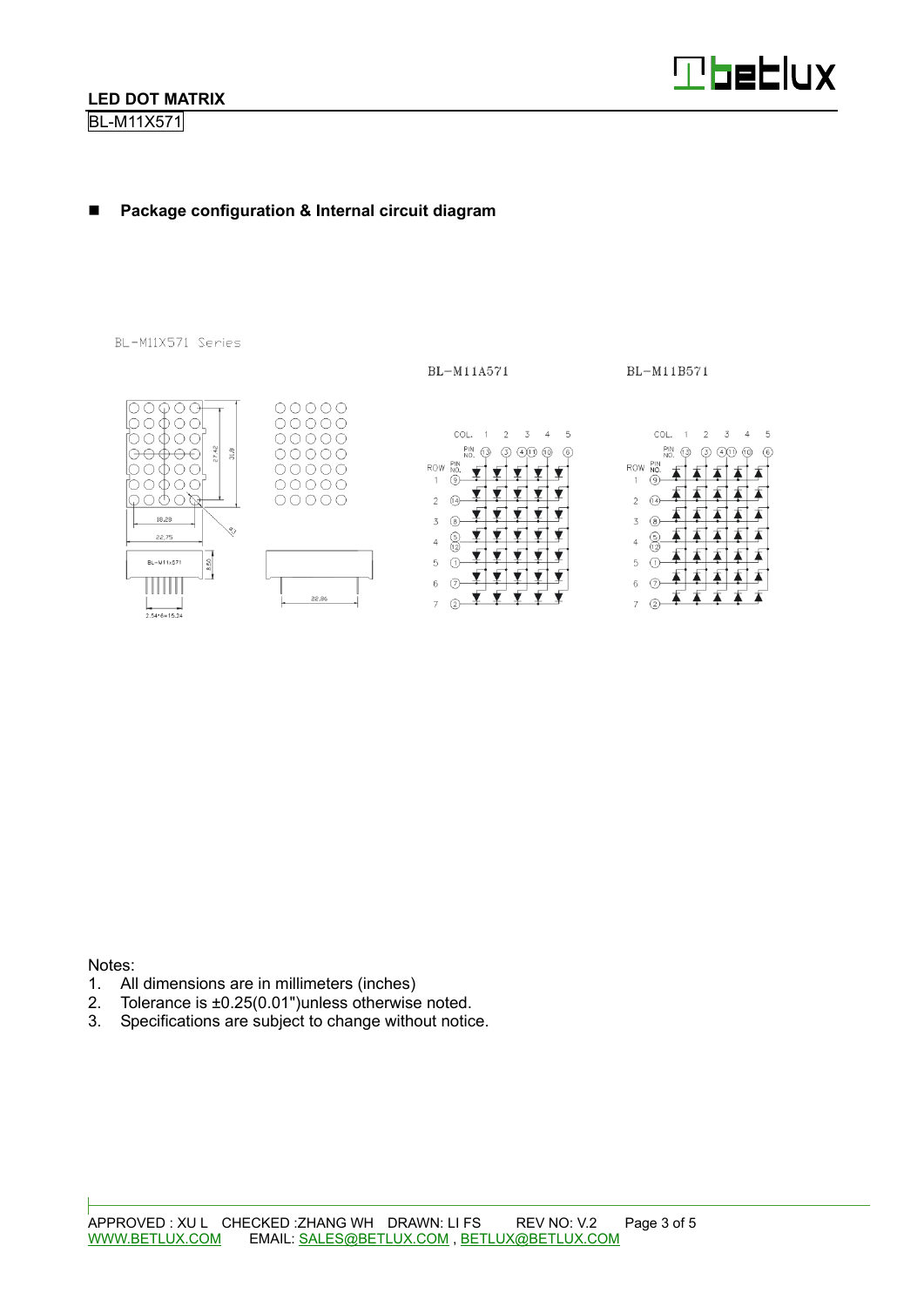# **Tbeblux**

#### **LED DOT MATRIX**

BL-M11X571



- (1) GaAsP/GaAs 655nm/Red
- (2) GaP 570nm/Yellow Green
- (3) GaAsP/GaP 585nm/Yellow
- (4) GaAsp/GaP 635nm/Orange & Hi-Eff Red
- (5) GaP 700nm/Bright Red
- (6) GaAlAs/GaAs 660nm/Super Red
- (8) GaAsP/GaP 610nm/Super Red

(9) - GaAlAs 880nm

(10) - GaAs/GaAs & GaAlAs/GaAs 940nm

(A) - GaN/SiC 430nm/Blue

(B) - InGaN/SiC 470nm/Blue

- (C) InGaN/SiC 505nm/Ultra Green
- (D) InGaAl/SiC 525nm/Ultra Green



FORWARD VOLTAGE (Vf) FORWARD CURRENT VS. FORWARD VOLTAGE



RELATIVE LUMINOUS INTENSITY VS. FORWARD CURRENT FORWARD CURRENT (mA)



AMBIENT TEMPERATURE Ta(°C) FORWARD CURRENT VS. AMBIENT TEMPERATURE



NOTE:25℃ free air temperature unless otherwise specified